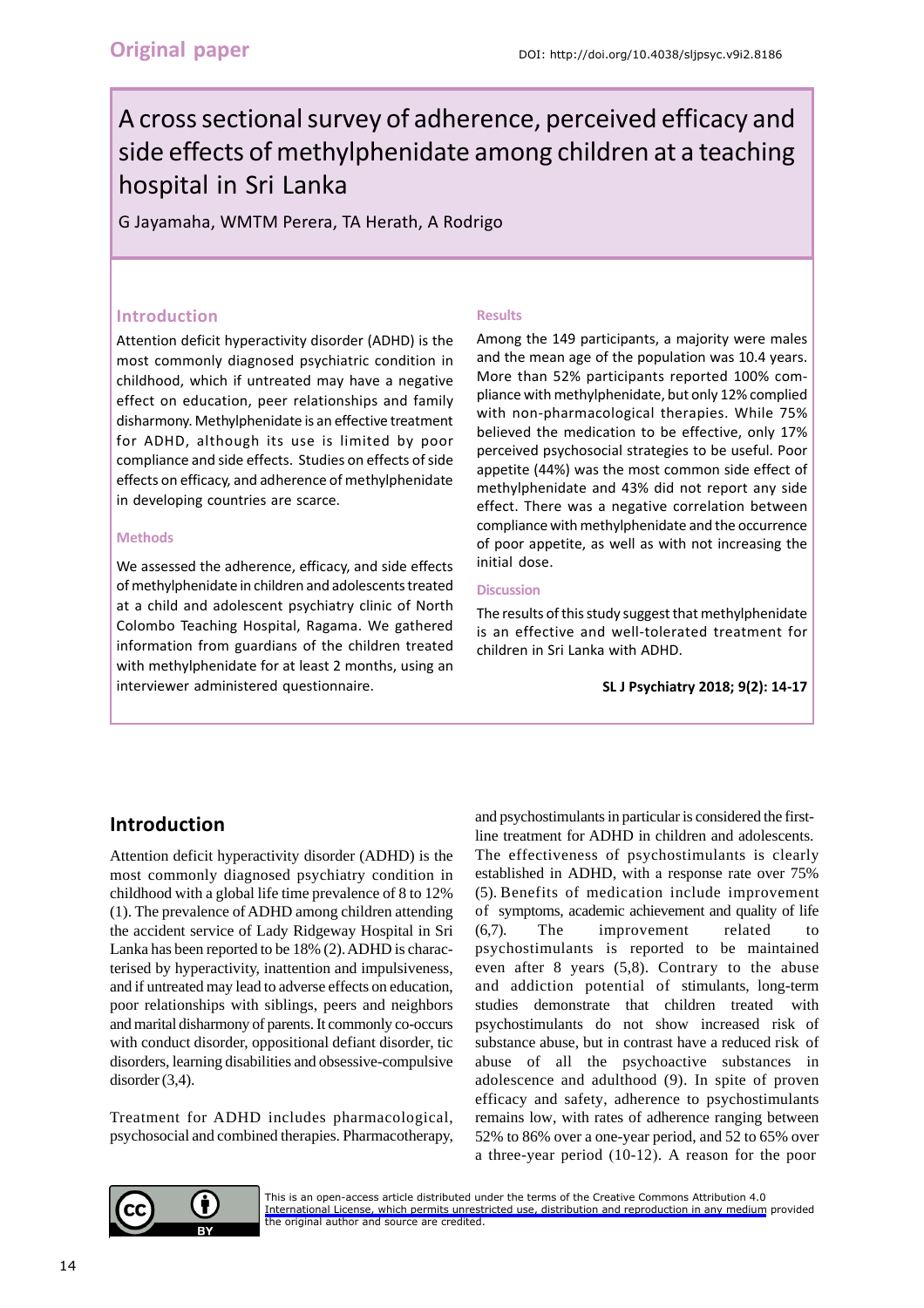adherence is side effects due to psychostimulants, which include reduction of appetite, poor sleep, stomachache, headache, irritability, tics and increases in heart rate and blood pressure (13). Charach et al., report that the mere presence of side effect does not result in discontinuation, but the unacceptable nature of side effect will lead to noncompliance of psychostimulants [14].

Studies on the efficacy, adherence and side effects of methylphenidate in developing countries are scarce. To the best of our knowledge, no such study has been conducted in Sri Lanka. Because of ethno-pharmacology, people of different ethnicities may react differently to medication. Therefore in this study, we explore the adherence, efficacy, and side effects of methylphenidate among children treated at the child and adolescent psychiatry clinic of North Colombo Teaching Hospital, Ragama, Sri Lanka.

## **Methods**

Children and adolescents aged between 5 years and 18 years, who had been treated with methylphenidate for at least 2 months previously were recruited for the study. We invited all eligible children and adolescents treated at the child and adolescent psychiatry clinic of North Colombo Teaching Hospital, Ragama between Feb 2017 and Jan 2018, to participate in the study. Children whose guardians were unable to provide the necessary information were excluded from the study.

Information on demographics, details of the illness, as well as adherence, efficacy and side effects of methylphenidate were gathered from the guardians using a specially designed and pilot tested interviewer administered questionnaire. Medication adherence was assessed only for a period of 2 months, while side effects occurring from the start of medication prescription were considered. Relevant information was collected by interviewing guardians who attended the clinic with the children or adolescents concerned. Only those who gave written informed consent were included in the study. When necessary and appropriate, information was gathered from children and adolescents, with their consent, in the presence of the guardian. The study was conducted between February 2017 and January 2018.

Data was analysed using the Statistical Package for the Social Sciences (SPSS) version 20. Ethics approval for the study was obtained from the Ethics Review Committee of Faculty of Medicine, University of Kelaniya.

## **Results**

We approached 173 eligible participants, of whom 150 consented to participate in the study. Of these participants, one had to be excluded subsequently, due incomplete provision of information. Among the 149

participants, a majority were males and mean age of the population was 10.4 years. Demographic and clinical details of the participants are described in table 1.

#### Table 1. Demographic and clinical characteristics of participants

|                                  | N   | %    |
|----------------------------------|-----|------|
| Gender                           |     |      |
| Male                             | 108 | 72.4 |
| Female                           | 41  | 27.5 |
|                                  |     |      |
| Age                              |     |      |
| $5-9$                            | 69  | 46.3 |
| $10 - 14$                        | 54  | 36.2 |
| 15-18                            | 26  | 17.4 |
|                                  |     |      |
| <b>Comorbid diagnosis</b>        |     |      |
| Without comorbid diagnosis       | 111 | 74.5 |
| Conduct disorder                 | 12  | 8.1  |
| Learning disability / difficulty | 26  | 17.4 |
|                                  |     |      |

Psychostimulant medication compliance was satisfactory, with more than 52% (n=78) participants reporting 100% compliance, but only 12% (n=18) followed psychosocial treatment strategies regularly. Nearly one third of participants (32%) were treated with an adjunct medication, most commonly risperidone. While 75% (n=114) believed the medication to be effective, only 17% (n=25) perceived psychosocial strategies to be useful. Fortyone guardians (28%) reported psychosocial interventions to be ineffective and difficult to implement. The perceived effectiveness of methylphenidate was low when ADHD was comorbid with conduct disorder and learning disability.

Poor appetite (44%) was the most common side effect of methylphenidate, followed by headache (20%), abdominal pain (14%), irritability (13%) and poor sleep (7%). Sixty-four participants (43%) did not report any side effect due to psychostimulants.

There was a negative correlation between compliance with methylphenidate and the occurrence of poor appetite  $(r=0.390, p=0.003)$ , as well as not increasing the initial dose  $(r=0.231, p=0.001)$ . There was no significant association between methylphenidate compliance and age, gender or comorbid diagnosis.

## **Discussion**

The population in this study had a higher treatment compliance when compared to previous international studies (10-12). This may at least partly be explained by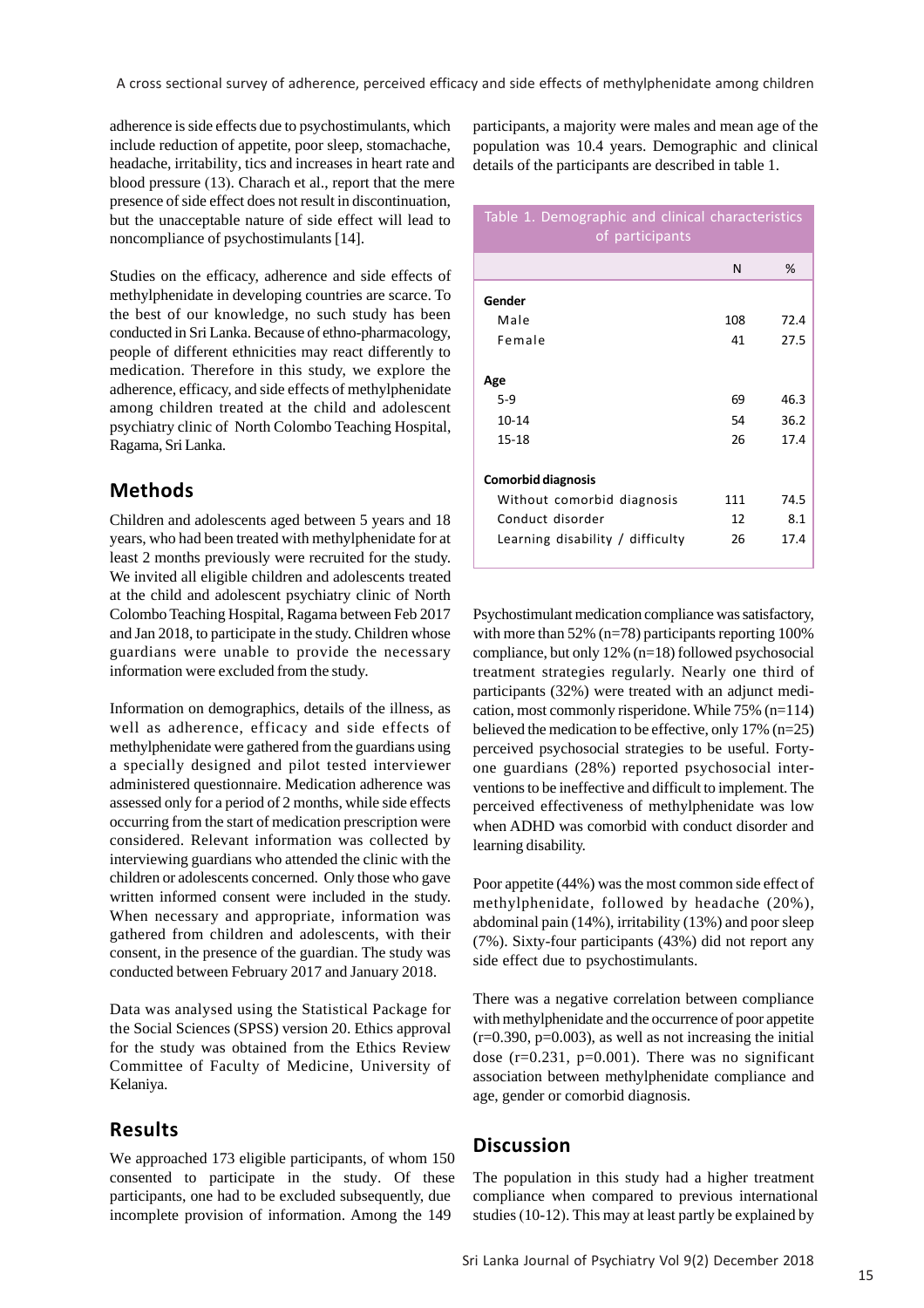the relatively short period of time being studied. It is possible that cultural factors, such as the higher level of trust placed in doctors and the greater emphasis given for educational attainment, may have played a role in the relatively higher compliance rates seen in this study. Further, Berger et al., report that adherence to methylphenidate is primarily determined by attitudes toward methylphenidate, which in turn is predominantly influenced by the prescriber's explanation (15). This further supports the possibility that higher rates of adherence to methylphenidate in our study population may also be due to the trust placed in the explanation provided by doctors at the clinic.

We found methylphenidate to be effective for ADHD among the Sri Lankan children in this study, which was on par with the effectiveness demonstrated in the Multimodal Treatment of Attention Deficit Hyperactivity Disorder (MTA) study (5). As expected, the perceived efficacy was lower when ADHD was comorbid with another diagnosis. Internationally, pharmacological therapy for ADHD has consistently been rated as being less acceptable compared to psychosocial interventions (16,17). However, this was not the case in our study, which could be due to poor effectiveness of nonpharmacological methods in our population. We speculate that doctors having little time to explain psychosocial treatment methods to patients and families in over-crowded clinics, may have played a role in this phenomenon.

Previous work indicates that male gender, older age of the child, lesser severity of ADHD, a family history of ADHD, three times a day dosing and higher education status of the father were associated with the lower adherence (5,11). However, these associations were not seen in this study, which may be due to methodological issues and the number of participants. Skoglund et al., have concluded that higher methylphenidate doses are associated with better long-term treatment adherence in adults with ADHD and substance misuse (18). While we are unable to make a direct comparison with that study, children who had incremental dose increases were more likely to adhere to treatment, compared to those who were on same medication dose for a long period.

Khajehpiri et al., report that all children with ADHD on methylphenidate treatment develop at least one side effect. However, almost half of the children in this study did not complain of side effects. Poor appetite was the most common side effect, which was negatively correlated with poor treatment compliance, most likely due to parental concerns over the child's growth. Evidence suggests that in contrary to early reports that methylphenidate may cause decreased growth rate without evidence of growth rebound, later reviews have concluded that the delay in growth is transient and insignificant (5, 20, 21).

#### **Limitations**

The fact that this study was conducted among children and teenagers attending one clinic in the Ragama area may limit the generalizability of the findings to the rest of the country.

## **Conclusions**

The results of this study suggest that methylphenidate is an effective and well-tolerated treatment for children in Sri Lanka with ADHD. Higher rates of adherence to methylphenidate may be due to the high perceived benefits of methylphenidate. However our findings also suggest that treatment providers should pay more attention towards promoting non-pharmacological treatment methods for children with ADHD.

**G Jayamaha, WMTM Perera,** University Psychiatry Unit, Colombo North Teaching Hospital, Ragama

**TA Herath, A Rodrigo,** Faculty of Medicine, University of Kelaniya, Ragama

**Corresponding author:** A Rodrigo

**Email:** asirir2000@yahoo.com

http://orcid.org/0000-0003-3962-0592

# **References**

- 1. Faraone SV, Sergeant J, Gillberg C, Biederman J. The worldwide prevalence of ADHD: Is it an American condition? World Psychiatry. 2003; 2(2): 104-13.
- 2. Perera H, Jeewandra KC, Jayasuriya N, Dias R. Prevalence of attention deficit hyperactivity disorder in children with unintentional injuries. Sri Lanka Journal of Child Health, 2012; 41(1): 20-3.
- 3. Biederman J, Faraone SV. Attention-deficit hyperactivity disorder. Lancet 2005; 366(9481): 237-48.
- 4. Kariyawasam SH, Koralagama A, Jayawardane P, Karunathilake B, Perera V, Perera H. Sri Lanka A descriptive study of attention deficit hyperactivity disorder (ADHD) at Lady Ridgeway Hospital for Children, Colombo. Journal of Child Health, 2002; 31: 109-14.
- 5. MTA Cooperative Group. A 14-month randomized clinical trial of treatment strategies for attention-deficit/ hyperactivity disorder. Arch Gen Psychiatry. 1999; 56(12): 1073-86.
- 6. Scheffler RM, Brown TT, Fulton BD, Hinshaw SP, Levine P, Stone S. Positive association between attention-deficit/ hyperactivity disorder medication use and academic achievement during elementary school. Pediatrics. 2009; 123(5): 1273-9.